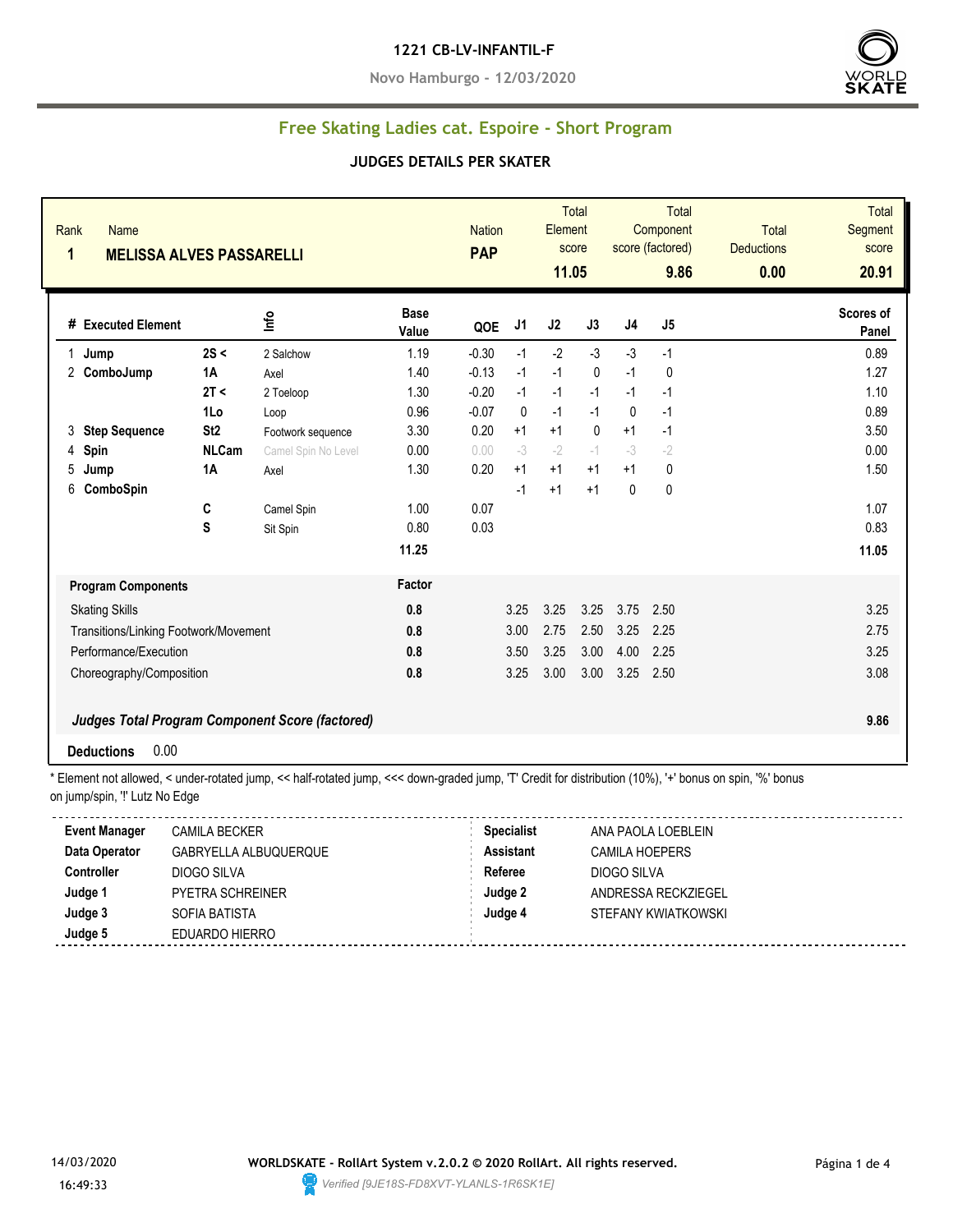# **Free Skating Ladies cat. Espoire - Short Program**

### **JUDGES DETAILS PER SKATER**

| $\overline{2}$ | Rank<br><b>Name</b><br><b>LAIS MENENDEZ ZANINI</b> |                 |                                                        |                      |         | <b>Nation</b><br><b>PAP</b> |                                  | <b>Total</b><br>Element<br>score<br>10.14 | <b>Total</b><br>Component<br>score (factored)<br>8.00 |             | <b>Total</b><br><b>Deductions</b><br>0.00 | <b>Total</b><br>Segment<br>score<br>18.14 |
|----------------|----------------------------------------------------|-----------------|--------------------------------------------------------|----------------------|---------|-----------------------------|----------------------------------|-------------------------------------------|-------------------------------------------------------|-------------|-------------------------------------------|-------------------------------------------|
|                | # Executed Element                                 |                 | 울                                                      | <b>Base</b><br>Value | QOE     | J <sub>1</sub>              | J2                               | J3                                        | J <sub>4</sub>                                        | J5          |                                           | <b>Scores of</b><br>Panel                 |
| 1.             | Jump                                               | 1A              | Axel                                                   | 1.30                 | $-0.13$ | $-1$                        | $-1$                             | $\mathbf{0}$                              | $-1$                                                  | 0           |                                           | 1.17                                      |
| 2              | ComboSpin                                          |                 |                                                        |                      |         | $\mathbf{0}$                | $\mathbf 0$                      | $-1$                                      | $-1$                                                  | $\mathbf 0$ |                                           |                                           |
|                |                                                    | C               | Camel Spin                                             | 1.00                 | $-0.07$ |                             |                                  |                                           |                                                       |             |                                           | 0.93                                      |
|                |                                                    | S               | Sit Spin                                               | 0.80                 | $-0.03$ |                             |                                  |                                           |                                                       |             |                                           | 0.77                                      |
| 3              | <b>Step Sequence</b>                               | St <sub>1</sub> | Footwork sequence                                      | 2.30                 | $-0.20$ | $-1$                        | $-1$                             | $-1$                                      | 0                                                     | 0           |                                           | 2.10                                      |
| 4              | Jump                                               | 2T <            | 2 Toeloop                                              | 1.19                 | $-0.20$ | $-1$                        | $-1$                             | $-1$                                      | $-1$                                                  | $-1$        |                                           | 0.99                                      |
| 5              | ComboJump                                          | <b>1A</b>       | Axel                                                   | 1.40                 | 0.00    | $\Omega$                    | $\mathbf 0$                      | $\mathbf{0}$                              | $\Omega$                                              | 0           |                                           | 1.40                                      |
|                |                                                    | <b>NJ</b>       | No Jump                                                | 0.00                 | 0.00    | $\bigcirc$                  | $\begin{array}{c} \n\end{array}$ | $\circ$                                   | 0                                                     | 0           |                                           | 0.00                                      |
|                |                                                    | <b>NJ</b>       | No Jump                                                | 0.00                 | 0.00    | $\bigcirc$                  | 0                                | $\begin{array}{c} \n\end{array}$          | $\begin{array}{c} \n\end{array}$                      | 0           |                                           | 0.00                                      |
|                |                                                    | 2S              | 2 Salchow                                              | 1.85                 | $-0.07$ | 0                           | $\mathbf{0}$                     | $\mathbf{0}$                              | $-1$                                                  | $-1$        |                                           | 1.78                                      |
|                | 6 Spin                                             | C               | Camel Spin                                             | 1.00                 | 0.00    | 0                           | $+1$                             | $\mathbf{0}$                              | $\mathbf{0}$                                          | 0           |                                           | 1.00                                      |
|                |                                                    |                 |                                                        | 10.84                |         |                             |                                  |                                           |                                                       |             |                                           | 10.14                                     |
|                | <b>Program Components</b>                          |                 |                                                        | Factor               |         |                             |                                  |                                           |                                                       |             |                                           |                                           |
|                | <b>Skating Skills</b>                              |                 |                                                        | 0.8                  |         | 2.75                        | 2.75                             | 2.75                                      | 2.75                                                  | 2.75        |                                           | 2.75                                      |
|                | Transitions/Linking Footwork/Movement              |                 |                                                        | 0.8                  |         | 2.50                        | 2.50                             | 2.50                                      | 2.50                                                  | 2.25        |                                           | 2.50                                      |
|                | Performance/Execution                              |                 |                                                        | 0.8                  |         | 2.25                        | 2.25                             | 2.25                                      | 2.25                                                  | 2.50        |                                           | 2.25                                      |
|                | Choreography/Composition                           |                 |                                                        | 0.8                  |         | 2.50                        | 2.50                             | 2.50                                      | 2.50                                                  | 2.50        |                                           | 2.50                                      |
|                | 0.00<br><b>Deductions</b>                          |                 | <b>Judges Total Program Component Score (factored)</b> |                      |         |                             |                                  |                                           |                                                       |             |                                           | 8.00                                      |

\* Element not allowed, < under-rotated jump, << half-rotated jump, <<< down-graded jump, 'T' Credit for distribution (10%), '+' bonus on spin, '%' bonus on jump/spin, "!' Lutz No Edge

| <b>Event Manager</b> | <b>CAMILA BECKER</b>  | <b>Specialist</b> | ANA PAOLA LOEBLEIN  |
|----------------------|-----------------------|-------------------|---------------------|
| Data Operator        | GABRYELLA ALBUQUERQUE | <b>Assistant</b>  | CAMILA HOEPERS      |
| <b>Controller</b>    | DIOGO SILVA           | Referee           | DIOGO SILVA         |
| Judge 1              | PYETRA SCHREINER      | Judge 2           | ANDRESSA RECKZIEGEL |
| Judge 3              | SOFIA BATISTA         | Judge 4           | STEFANY KWIATKOWSKI |
| Judge 5              | EDUARDO HIERRO        |                   |                     |

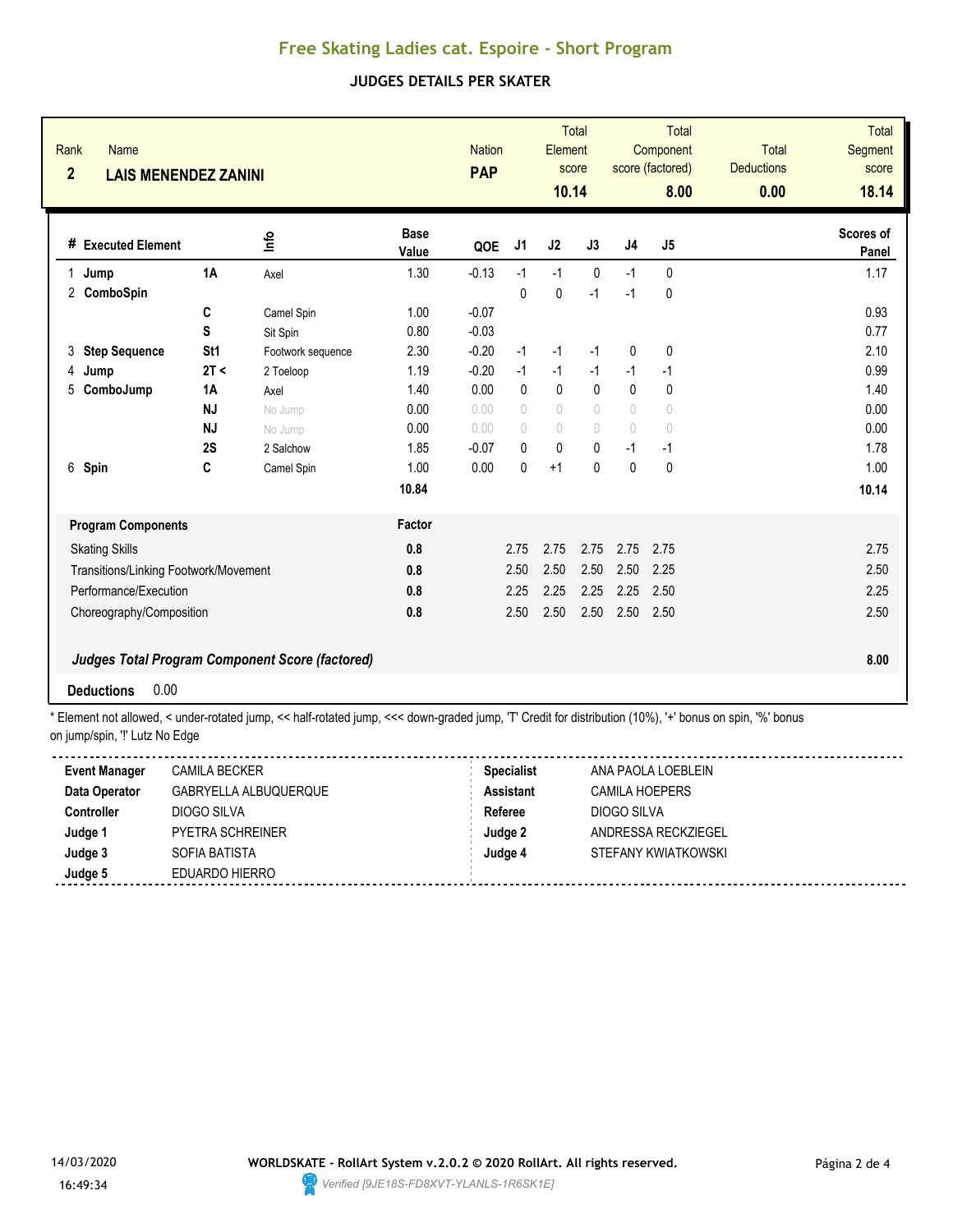# **Free Skating Ladies cat. Espoire - Short Program**

### **JUDGES DETAILS PER SKATER**

| Rank<br>3 | <b>Name</b><br><b>CAROLINA COSTA LEINDECKER</b> |                   |                                                        |                      |         | <b>Nation</b><br><b>CCP</b>      |                                  | <b>Total</b><br>Element<br>score<br>7.58 | Total<br>Component<br>score (factored)<br>9.26 |                | Total<br><b>Deductions</b><br>0.00 | <b>Total</b><br>Segment<br>score<br>16.84 |
|-----------|-------------------------------------------------|-------------------|--------------------------------------------------------|----------------------|---------|----------------------------------|----------------------------------|------------------------------------------|------------------------------------------------|----------------|------------------------------------|-------------------------------------------|
|           | # Executed Element                              |                   | ۴ų                                                     | <b>Base</b><br>Value | QOE     | J <sub>1</sub>                   | J2                               | J3                                       | J <sub>4</sub>                                 | J <sub>5</sub> |                                    | Scores of<br>Panel                        |
| 1         | Jump                                            | 1A                | Axel                                                   | 1.30                 | 0.07    | 0                                | $\mathbf 0$                      | $+1$                                     | $+1$                                           | 0              |                                    | 1.37                                      |
| 2         | Jump                                            | 2F <<             | 2 Flip                                                 | 0.80                 | $-0.40$ | $-3$                             | $-3$                             | $-3$                                     | $-3$                                           | $-2$           |                                    | 0.40                                      |
| 3         | Spin                                            | <b>NLCam</b>      | Camel Spin No Level                                    | 0.00                 | 0.00    | $\circ$                          | $\begin{array}{c} \n\end{array}$ | $-1$                                     | $-1$                                           | $ \mid$        |                                    | 0.00                                      |
| 4         | ComboJump                                       | 1A                | Axel                                                   | 1.40                 | 0.00    | $\mathbf{0}$                     | 0                                | $\mathbf{0}$                             | $+1$                                           | 0              |                                    | 1.40                                      |
|           |                                                 | <b>NJ</b>         | No Jump                                                | 0.00                 | 0.00    | $\begin{array}{c} \n\end{array}$ | $\begin{array}{c} \n\end{array}$ | $\begin{array}{c} \n\end{array}$         | $\sqrt{2}$                                     | 0              |                                    | 0.00                                      |
|           |                                                 | 2S                | 2 Salchow                                              | 1.85                 | 0.00    | $\Omega$                         | $\pmb{0}$                        | $\mathbf{0}$                             | $\mathbf{0}$                                   | 0              |                                    | 1.85                                      |
|           |                                                 | 1Lo               | Loop                                                   | 0.96                 | 0.00    | $-1$                             | $\mathbf{0}$                     | $\mathbf{0}$                             | 0                                              | 0              |                                    | 0.96                                      |
| 5         | <b>Step Sequence</b>                            | <b>StB</b>        | Footwork sequence                                      | 1.80                 | $-0.20$ | $\mathbf{0}$                     | $-1$                             | $-1$                                     | $-1$                                           | 0              |                                    | 1.60                                      |
| 6         | ComboSpin                                       | C<br><b>NLSit</b> | Camel Spin<br>Sit Spin No Level                        | $1.00*$<br>$0.00*$   |         | $\mathbf{0}$                     | $+1$                             | $-1$                                     | $+1$                                           | $+1$           |                                    |                                           |
|           |                                                 |                   |                                                        | 9.11                 |         |                                  |                                  |                                          |                                                |                |                                    | 7.58                                      |
|           | <b>Program Components</b>                       |                   |                                                        | Factor               |         |                                  |                                  |                                          |                                                |                |                                    |                                           |
|           | <b>Skating Skills</b>                           |                   |                                                        | 0.8                  |         | 2.75                             | 3.25                             | 2.00                                     | 2.75                                           | 3.00           |                                    | 2.83                                      |
|           | Transitions/Linking Footwork/Movement           |                   |                                                        | 0.8                  |         | 2.50                             | 3.00                             | 2.75                                     | 1.75                                           | 3.25           |                                    | 2.75                                      |
|           | Performance/Execution<br>0.8                    |                   |                                                        |                      |         | 2.75                             | 3.00                             | 3.50                                     | 2.75                                           | 3.50           |                                    | 3.08                                      |
|           | Choreography/Composition                        |                   |                                                        | 0.8                  |         | 2.75                             | 3.00                             | 3.00                                     | 1.75                                           | 3.50           |                                    | 2.92                                      |
|           |                                                 |                   | <b>Judges Total Program Component Score (factored)</b> |                      |         |                                  |                                  |                                          |                                                |                |                                    | 9.26                                      |
|           | 0.00<br><b>Deductions</b>                       |                   |                                                        |                      |         |                                  |                                  |                                          |                                                |                |                                    |                                           |

\* Element not allowed, < under-rotated jump, << half-rotated jump, <<< down-graded jump, 'T' Credit for distribution (10%), '+' bonus on spin, '%' bonus on jump/spin, "!' Lutz No Edge

| <b>Event Manager</b> | <b>CAMILA BECKER</b>  | <b>Specialist</b> | ANA PAOLA LOEBLEIN  |
|----------------------|-----------------------|-------------------|---------------------|
| Data Operator        | GABRYELLA ALBUQUERQUE | <b>Assistant</b>  | CAMILA HOEPERS      |
| <b>Controller</b>    | DIOGO SILVA           | Referee           | DIOGO SILVA         |
| Judge 1              | PYETRA SCHREINER      | Judge 2           | ANDRESSA RECKZIEGEL |
| Judge 3              | SOFIA BATISTA         | Judge 4           | STEFANY KWIATKOWSKI |
| Judge 5              | EDUARDO HIERRO        |                   |                     |